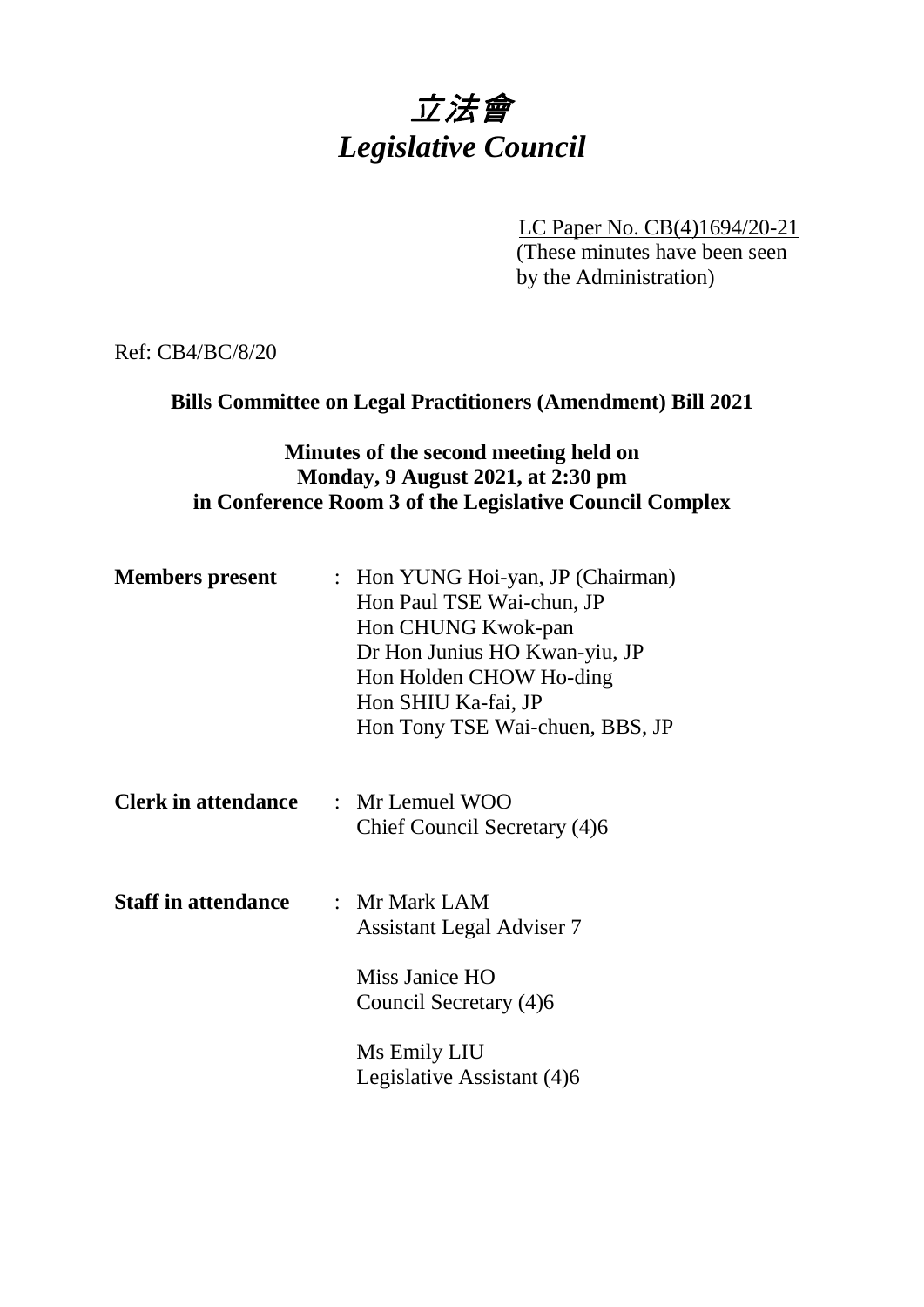Action

#### **I. Meeting with the Administration**

[LC Paper No. CB(3)769/20-21, File Ref.: SF(37) TO CPA 272/00C, LC Paper Nos. LS92/20-21, CB(4)1308/20-21(01) to  $(04)$ ]

The Bills Committee deliberated (Index of proceedings at **Appendix**).

> *(At 4:27 pm and 4:44 pm, the Chairman extended the meeting for 15 minutes to 4:45 pm and 5:00 pm respectively to allow sufficient time for discussion.)*

Follow-up action to be taken by the Administration

- 2. The Administration was requested to provide the following information: Admin
	- (a) the number of legal officers (breakdown into barristers and non-barristers), not limited to those in the Department of Justice, who have not less than 10 years of advocacy experience and may be qualified to be considered for appointment as Senior Counsel by the Chief Justice; and
	- (b) the wastage rate of legal officers (breakdown into barristers and non-barristers) in the past five years (especially those with not less than 10 years of advocacy experience).

(*Post-meeting note*: The written reply from the Administration had been circulated to members vide LC Paper No. CB(4)1370/20-21.*)*

# **II. Any other business**

# Legislative timetable

3. The Chairman concluded that the Bills Committee had completed the clause-by-clause examination and scrutiny of the Legal Practitioners (Amendment) Bill 2021 ("the Bill").

4. Members noted the Administration's intention to resume the Second Reading debate on the Bill at the Council meeting of 25 August 2021. The Bills Committee would then report its deliberations to the House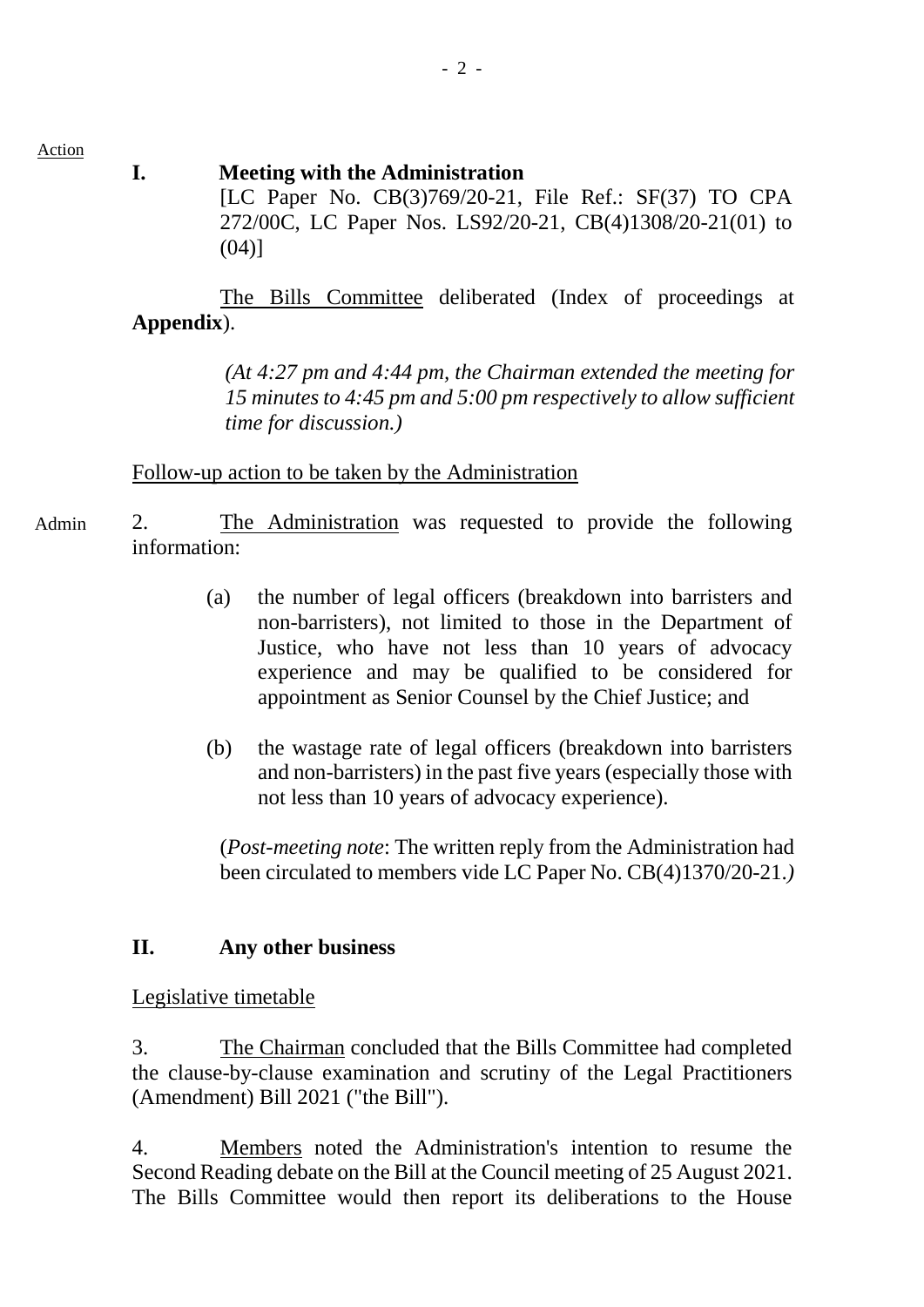Committee at its meeting on 13 August 2021. Members also noted that the deadline for giving notice for moving amendments to the Bill, if any, would be 16 August 2021.

> (*Post-meeting note*: The Chairman reported the deliberations of the Bills Committee at the House Committee meeting on 13 August 2021. The Bill was passed by the Council at its meeting on 25 August 2021.)

5. There being no other business, the meeting ended at 4:51 pm.

Council Business Division 4 Legislative Council Secretariat 26 October 2021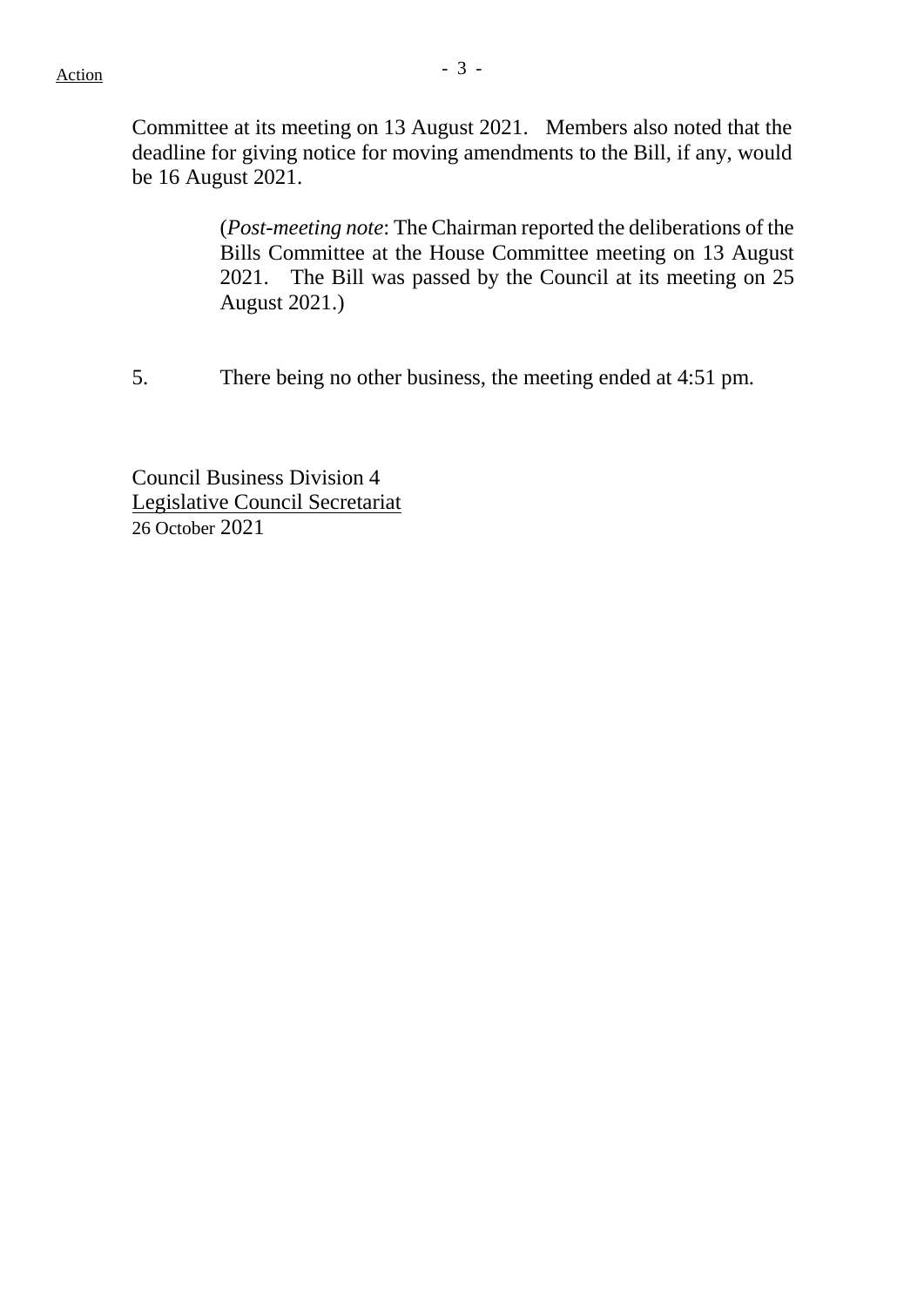#### **Appendix**

#### **Bills Committee on Legal Practitioners (Amendment) Bill 2021**

#### **Proceedings of the second meeting held on Monday, 9 August 2021, at 2:30 pm in Conference Room 3 of the Legislative Council Complex**

| <b>Time</b>   | Speaker(s)                    | Subject(s)                                                     | <b>Action</b> |
|---------------|-------------------------------|----------------------------------------------------------------|---------------|
| <b>Marker</b> |                               |                                                                | required      |
| 000911-       | Chairman                      | Opening remarks                                                |               |
| 001114        | Mr SHIU Ka-fai                |                                                                |               |
|               |                               | Handling of a joint submission from members of the             |               |
|               |                               | public provided by Mr SHIU at the meeting                      |               |
|               |                               |                                                                |               |
| 001115-       | Chairman                      | Briefing by the Administration<br>on the Legal                 |               |
| 001420        | Administration                | Practitioners (Amendment) Bill 2021 ("the Bill")               |               |
|               |                               |                                                                |               |
| 001429-       | Chairman                      | Policy objective of the Bill of ensuring equal rights and      |               |
| 003937        | Mr Holden CHOW                | treatments for all legal officers whilst upholding the         |               |
|               | Mr Tony TSE<br>Mr SHIU Ka-fai | merit-based selection principle for appointment as SC          |               |
|               | Administration                |                                                                |               |
|               |                               | Concerns about the proposal that a legal officer who           |               |
|               |                               | was not a barrister ("legal officer (non-barrister)")          |               |
|               |                               | appointed as Senior Counsel ("SC") would only be               |               |
|               |                               | entitled to use the title of SC when holding office as a legal |               |
|               |                               | officer                                                        |               |
|               |                               | Enquiries about the effectiveness of the Bill for the          |               |
|               |                               | retention of legal officers                                    |               |
|               |                               |                                                                |               |
|               |                               | Concerns about the confusion which might be generated          |               |
|               |                               | with the appointment of legal officers (non-barrister) as      |               |
|               |                               | <b>SC</b>                                                      |               |
|               |                               |                                                                |               |
|               |                               | Concerns about how the professional conduct of legal           |               |
|               |                               | officers (non-barristers) after being appointed as SC          |               |
|               |                               | would be regulated                                             |               |
|               |                               |                                                                |               |
| 003938-       | Chairman                      | Enquiries<br>relationship<br>about<br>the<br>between<br>the    |               |
| 004431        | Administration                | Administration and the legal professional bodies in the        |               |
|               |                               | process of appointment of legal officers as SC                 |               |
|               |                               |                                                                |               |
|               |                               | Enquiries about the relationship between legal officers        |               |
|               |                               | and the legal professional bodies                              |               |
|               |                               |                                                                |               |
| 004432-       | Chairman                      | upholding<br>merit-based<br>Views<br>the<br>selection<br>on    |               |
| 005320        | Dr Junius HO                  | principles in considering the appointment of legal             |               |
|               | Administration                | officers (non-barrister) as SC                                 |               |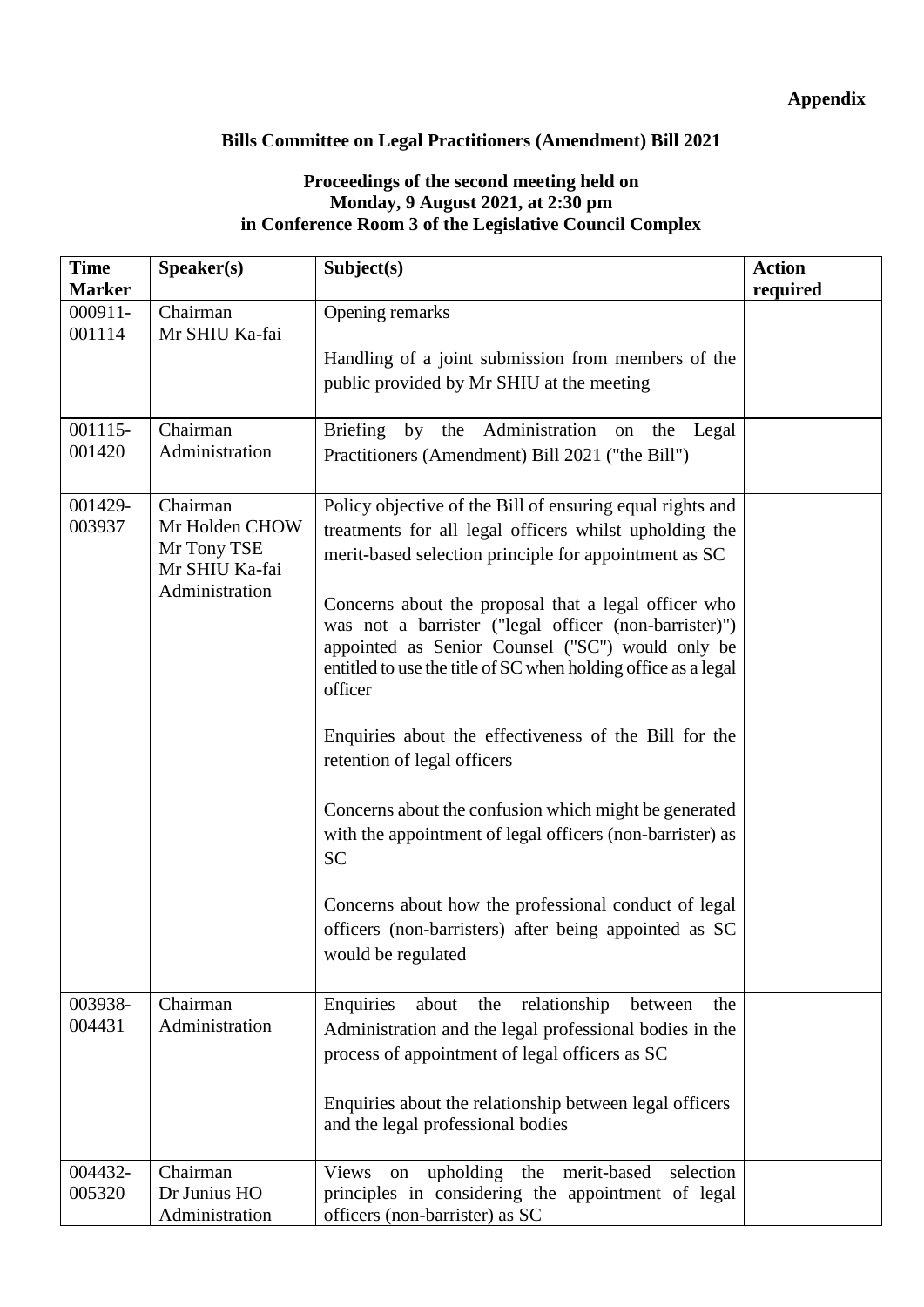| <b>Time</b><br><b>Marker</b> | Speaker(s)                                                                                    | Subject(s)                                                                                                                                                                                                                                                                                                                             | <b>Action</b><br>required |
|------------------------------|-----------------------------------------------------------------------------------------------|----------------------------------------------------------------------------------------------------------------------------------------------------------------------------------------------------------------------------------------------------------------------------------------------------------------------------------------|---------------------------|
|                              |                                                                                               | Enquiries about the differences between SC and<br>honorary SC under section 31A of the Legal<br>Practitioners Ordinance (Cap. 159)<br>Views on the demarcation of legal service providers<br>into barristers' and solicitors' branches and suggestions                                                                                 |                           |
|                              |                                                                                               | to review the demarcation in future                                                                                                                                                                                                                                                                                                    |                           |
| 005321-<br>005914            | Chairman<br>Mr CHUNG<br>Kwok-pan<br>Administration                                            | Concerns about the confusion which might be generated<br>with the appointment of legal officers (non-barrister) as<br><b>SC</b>                                                                                                                                                                                                        |                           |
|                              |                                                                                               | Enquiries about the number of legal officers (non-<br>barrister) who might be qualified for appointment as<br>SC, and the experience of overseas jurisdictions which<br>the Administration had referred to                                                                                                                             |                           |
| 005915-<br>010841            | Chairman<br>Mr Tony TSE<br>Administration                                                     | Queries about whether legal officers (non-barrister)<br>would prefer the new avenue under the Bill in seeking<br>to be appointed as SC or they would prefer the existing<br>avenue of seeking to be qualified as barristers first                                                                                                      |                           |
|                              |                                                                                               | Request for statistics on legal officers who had not less<br>than 10 years of advocacy experience and might be<br>qualified to be considered for appointment as SC, and<br>the wastage rate of legal officers                                                                                                                          | Admin.                    |
|                              |                                                                                               | Enquiries regarding the details and mechanism for the<br>appointment of honorary SC and the professional<br>conduct of lawyers in private practice and legal officers                                                                                                                                                                  |                           |
| 010842-<br>015234            | Chairman<br>Mr CHUNG<br>Kwok-pan<br>Dr Junius HO<br>Mr Holden CHOW<br>Mr Tony TSE<br>Mr CHUNG | Suggestion of creating a new title distinctive from<br>"Senior Counsel" and that legal officers (non-barrister)<br>who satisfy the substantive eligibility requirements in<br>Cap. 159 for consideration to be appointed as SC should<br>be entitled to use that new title during and after they<br>leave the office as legal officers |                           |
|                              | Kwok-pan<br>Administration                                                                    | Concerns about the role of the two legal professional<br>bodies in the SC appointment exercises                                                                                                                                                                                                                                        |                           |
|                              |                                                                                               | Queries about disallowing legal officers (non-barrister)<br>appointed as SC to retain the SC title after ceasing to be<br>legal officers                                                                                                                                                                                               |                           |
|                              |                                                                                               | Concerns about the effectiveness of the legislative<br>proposal for the retention of legal officers                                                                                                                                                                                                                                    |                           |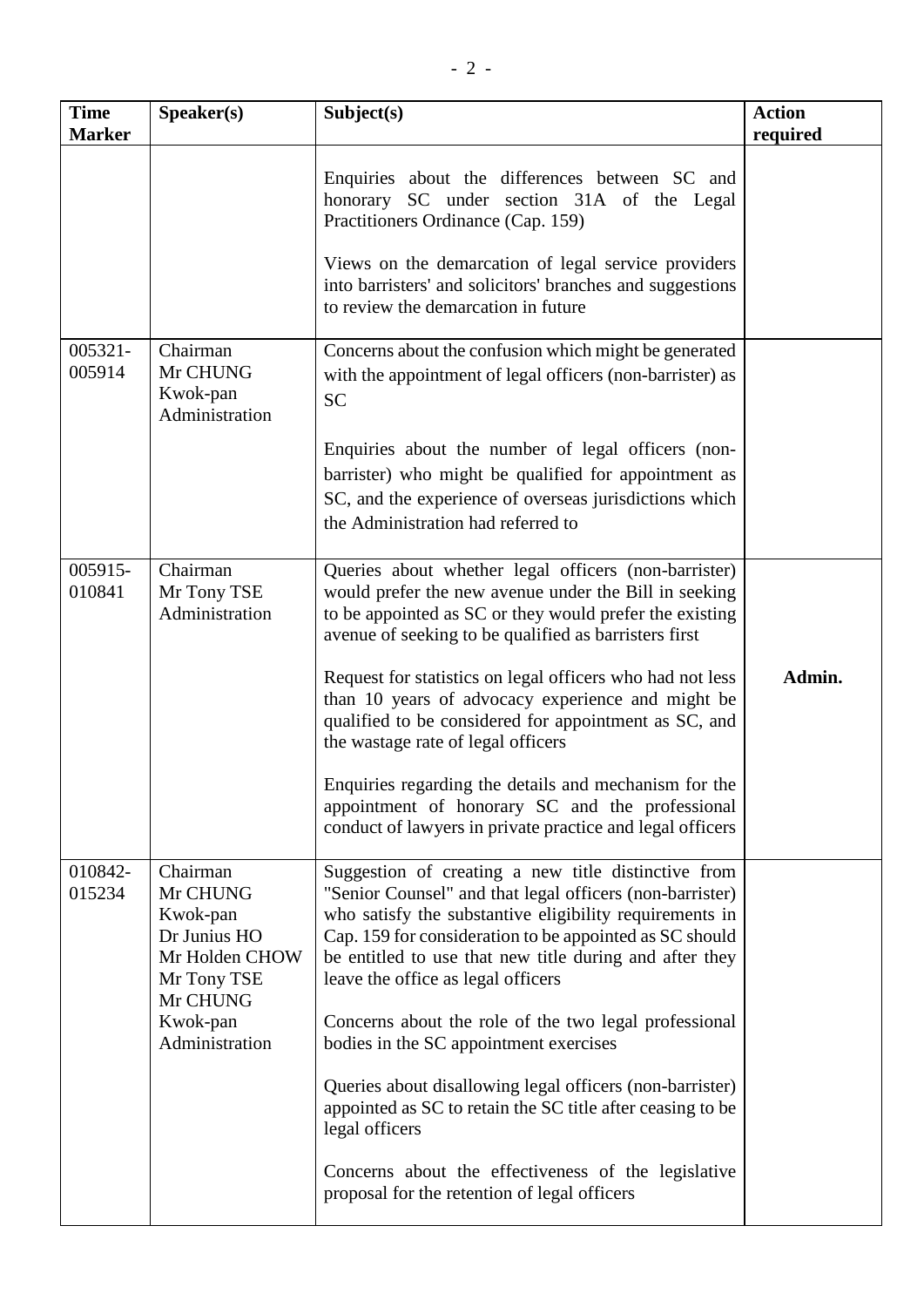| <b>Time</b><br><b>Marker</b> | Speaker(s)                                                                                  | Subject(s)                                                                                                                                                                                                                                                          | <b>Action</b><br>required |
|------------------------------|---------------------------------------------------------------------------------------------|---------------------------------------------------------------------------------------------------------------------------------------------------------------------------------------------------------------------------------------------------------------------|---------------------------|
|                              |                                                                                             | Suggestion to extend similar arrangement for legal<br>officers (non-barristers) under the Bill to solicitors in<br>private practice so that they might be considered for<br>appointment as SC                                                                       |                           |
|                              |                                                                                             | Queries about the regulation of professional conduct of<br>legal professionals (both in the private practice and the<br>legal officers) through the self-regulatory regime of the<br>two legal professional bodies, and the Administration's<br>powers to intervene |                           |
| 015235-<br>015850            | Chairman<br>Mr Paul TSE<br>Administration                                                   | Concerns relating to the demarcation of legal services<br>providers into barristers' and solicitors' branches                                                                                                                                                       |                           |
|                              |                                                                                             | Queries on the justifications and needs for the<br>legislative proposal and whether there would be many<br>legal officers (non-barristers) benefitting                                                                                                              |                           |
| 015851-<br>020513            | Chairman<br>Mr CHUNG<br>Kwok-pan                                                            | Reiteration of the suggestion that a new title distinctive<br>from "Senior Counsel" should be created                                                                                                                                                               |                           |
|                              | Dr Junius HO<br>Administration                                                              | Enquiries regarding details of the appointment of<br>honorary SC, including whether an honorary SC had the<br>"right to act as an advocate in proceedings"                                                                                                          |                           |
| 020514-<br>021320            | Chairman<br>Mr Tony TSE                                                                     | Clause-by-clause examination of the Bill                                                                                                                                                                                                                            |                           |
|                              | Dr Junius HO<br>Administration                                                              | Clauses 1 and 2<br>Members raised no question                                                                                                                                                                                                                       |                           |
|                              |                                                                                             | Clause 3<br>Enquiries regarding the definition of "legal officer", and<br>the difference in presentation and rendition of "(not<br>being a barrister)" between the English and Chinese<br>versions of the Bill                                                      |                           |
|                              |                                                                                             | Enquiries about the effect of clause $3(8)$ of the Bill<br>(adding the proposed new section $31A(3A)$ ) and the<br>effect of removing that clause from the Bill                                                                                                     |                           |
| 021321-<br>021944            | Chairman<br>Mr Tony TSE<br>Mr Paul TSE<br>Dr Junius HO<br><b>Assistant Legal</b><br>Adviser | Arrangement for resumption of the Second Reading<br>debate on the Bill                                                                                                                                                                                              |                           |
|                              | Administration                                                                              |                                                                                                                                                                                                                                                                     |                           |